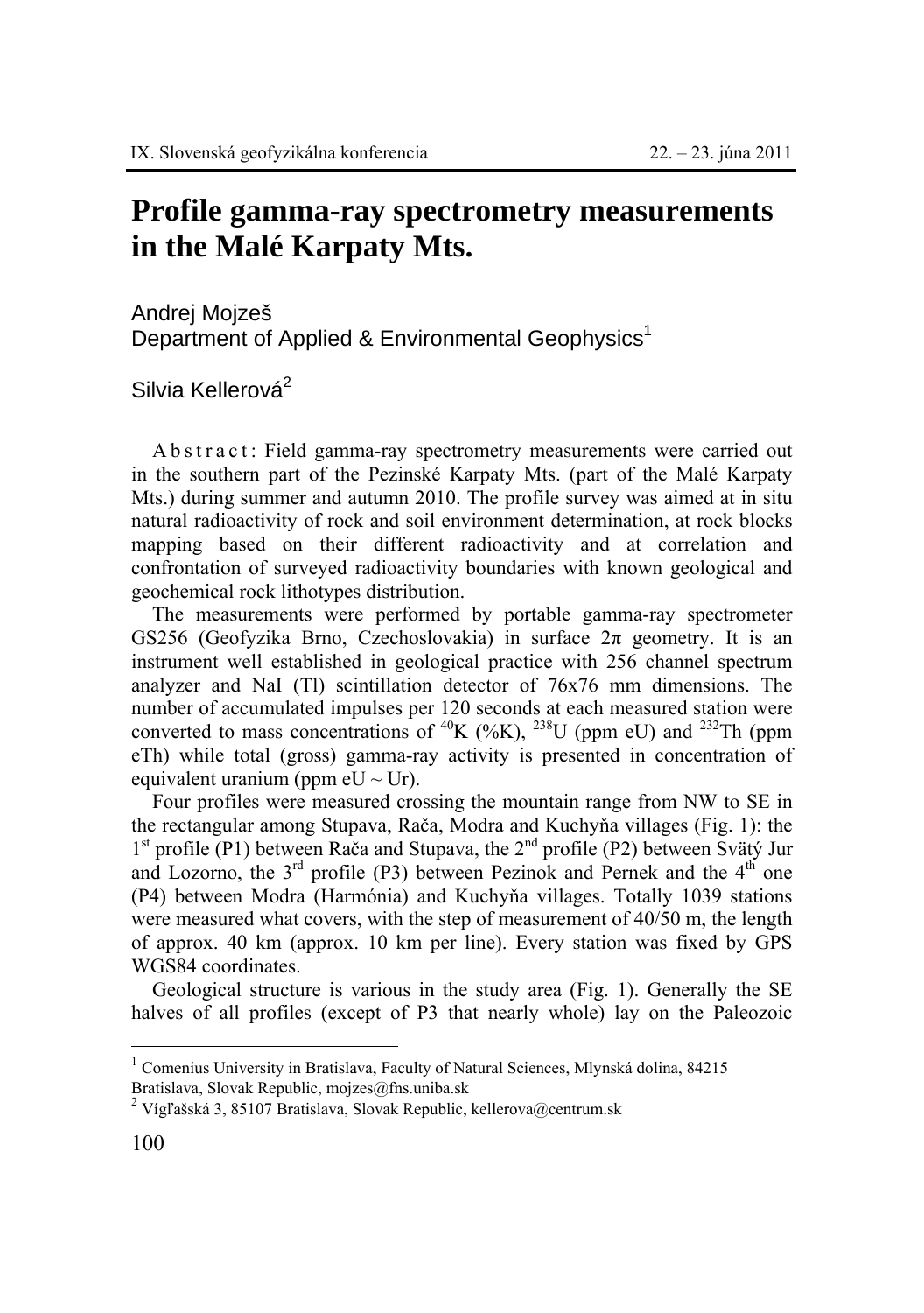crystalline basement built by magmatic (granites, granodiorites and tonalites) or metamorphic (slates, phylites, gneisses, mica schists) rocks. The SW parts of profiles lay mostly on Mesozoic, Neogene and Quaternary rocks.



Fig. 1. Geological map of the study area (Káčer et al., 2005) with survey profiles.

The survey confirmed that rocks of the study area have middle and low radioactivity level (Matolín, 1976; Daniel et al., 1996) (Fig. 2). The highest values of radioactivity belong to the coarse grained granites and granodiorites of the Bratislava massif with lower thorium content (2.7 %K, 3.5 ppm eU, 7.4 ppm eTh and 16.5 Ur). The medium grained muscovite granites and granodiorites have similar or little lower values with higher thorium content (2.6 %K, 2.9 ppm) eU, 10.1 ppm eTh and 17.0 Ur). The lowest values among the crystalline granites have the granodiorites and tonalites of the Modra massif (1.7 %K, 2.3 ppm eU, 6.1 ppm eTh and 11.2 Ur). Very high values of radioactivity belong to phylites and slates (2.2 %K, 2.9 ppm eU, 7.9 ppm eTh and 14.6 Ur), the lower ones to gneisses and paragneisses (1.6 %K, 3 ppm eU, 7 ppm eTh and 12.1 Ur). Schists and metaquartzites show mainly higher U and Th contents (2.2 %K, 2.7 ppm eU, 8.6 ppm eTh and 14.7 Ur). The lowest values among all crystalline rocks have fine and medium grained amphibolite bodies (1.7 %K, 2.2 ppm eU, 5.4 ppm eTh and 10.8 Ur). Mesozoic rocks are presented by low radioactivity level. The Jurassic limestones (1.4 %K, 2.3 ppm eU, 5.8 ppm eTh and 9.8 Ur) show lower values than the Triassic ones  $(1.9\%K, 2.8 \text{ ppm} \text{ eU}, 8.9 \text{ ppm} \text{ eTh})$ and 13.5 Ur). The Neogene sandstones, conglomerates and gravels show very